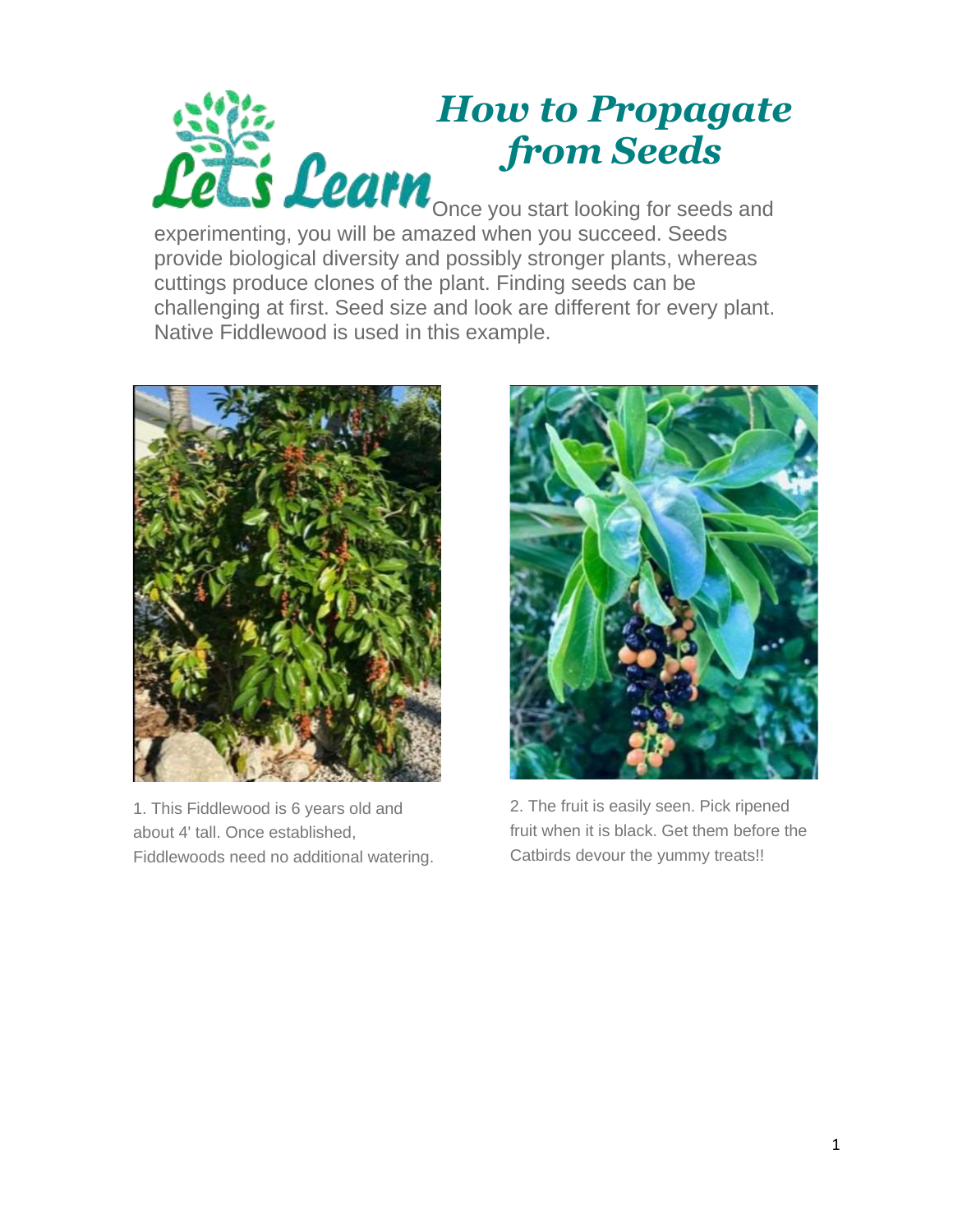

3. Soon after harvesting, easily clean seeds using gloves to prevent skin reactions. Roll fruit on paper towels until all pulp is removed. Pulp may contain chemicals inhibiting germination. Soak seeds in water overnight.



4. Clean surface of planting area and all tools with alcohol. Fill a 3- gallon pot halfway with new potting soil. Place up to 25 seeds on top. Sprinkle lightly with soil to just cover seeds.



5. Label with plant name and date. Place in shade and provide consistent, even moistness. Here are seedlings at 2 months.



6. Here they are at 4½ months. When about 2"- 3" tall you are ready to separate them into individual pots.